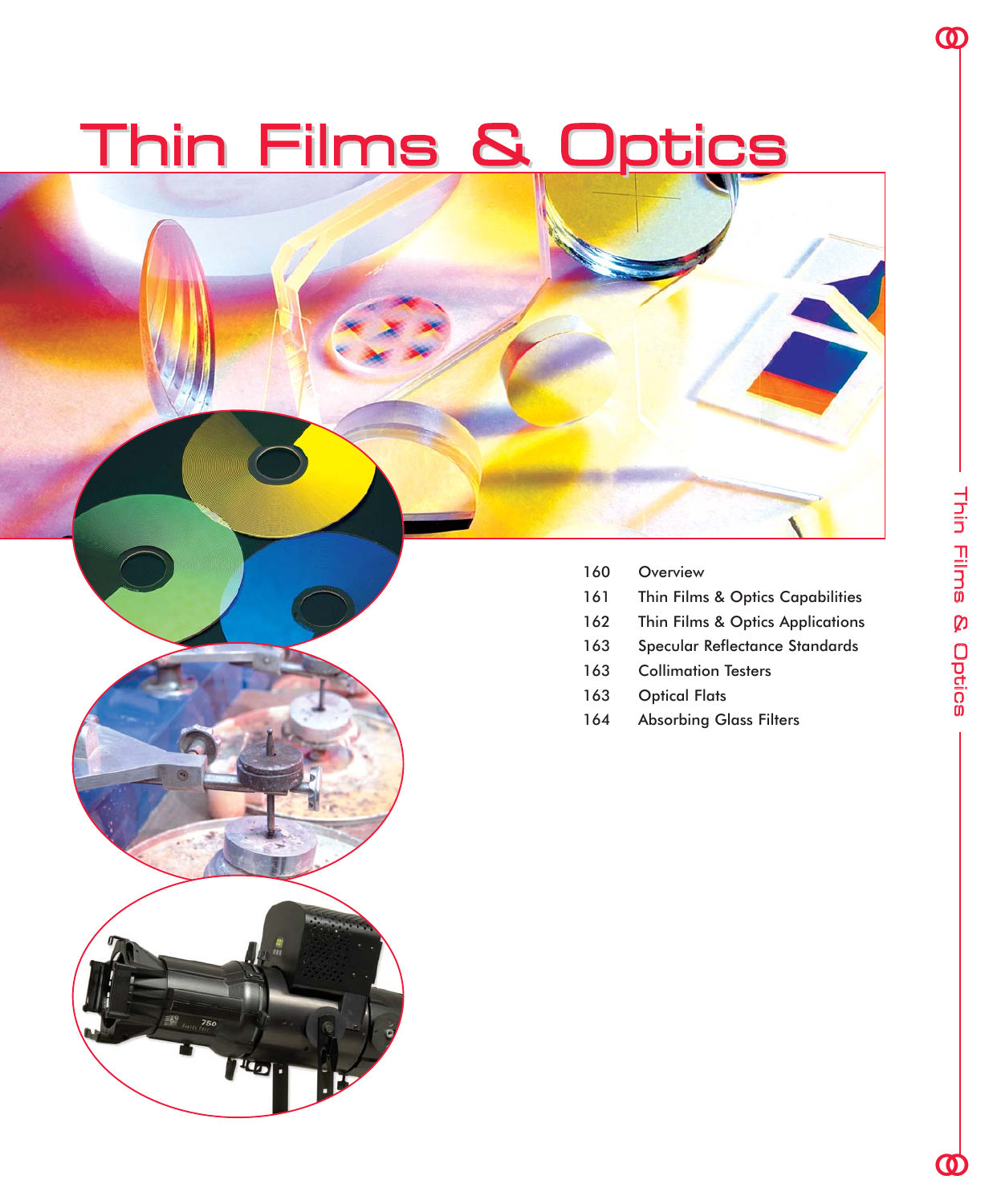# Overview: Thin Films & Optics



### Precision, Experience & New Technology

The thin films and optics division that we established nearly five years ago provides the most versatile of in-house manufacturing arts: the innovation to create patented patterned dichroic filters for display and scientific applications, and the expertise to produce optics and coatings in OEM volumes. We are often our own best customer, applying the kind of spectroscopy-savvy insight that few optics suppliers can provide to the development of filters and optics that enhance our spectrometers and accessories. Our "colored light" products are among the most robust in the world, making them ideal for theatrical and architectural applications. One such product is the SeaChanger Color Engine, a color-changing device for stage lighting.

It all starts with a patented dichroic filter array process (see sidebar below), which creates patterns precise enough to project still images. There's much more, including both custom and off-the-shelf filters and precision optics for markets ranging from the entertainment industry to the military; optical metrology products such as lasercollimation testers and optical flats; and optical services from machining and microlithography to etching and QC testing.

#### **Specifications** Substrates:

| ,,,,,,,,,,,,                 |
|------------------------------|
| up to 455 mm diameter        |
| Image size:                  |
| up to 250 mm square          |
| Pattern resolution:          |
| to 2 $\mu$ m features        |
| Spatial resolution:          |
| to 1 $\mu$ m                 |
| Temperature tolerance:       |
| -80 °F to 700 °F             |
| Coating wavelength range:    |
| 200-2500 nm                  |
| Coatings used in patterning: |
|                              |
| see coating types            |
| below                        |

### Coating Types

- O Antireflective
- O Beamsplitter
- O Dichroic, Dielectric, and Interference (UV to NIR)
- O Fluorides
- O High-reflective
- O Metals
- O Oxides
- O Custom

### **Specifications**

Curvature: plano, concave, convex

Deviation/wedge: <0.002 mm

#### Wavefront:  $<$ 1/20 wave

O $\mathbf 0$ 

ں<br>ت

s

Flatness: λ/10 at 633 nm

Irregularity: <1/20 wave

Mechanical tolerance: <0.010 mm

Parallelism: <30 arc seconds

Surface quality: better than  $<$  10<sup>-5</sup>

Surface roughness: <10 angstrom RMS

Size of finished optic: 1 mm to 200 mm

#### High-precision Optics

- O Beamsplitters
	- O Collimation Testers
	- Filters
	- Flats
	- O Laser Mirrors and Optics
	- O Lenses and Windows
	- O Mirrors
	- O Prisms & Spheres
	- O Reticles

### Patented Coating **Technology**

We have pioneered an optical coatings production method that combines optical thin film deposition techniques with microlithographic procedures. This patented process enables micron-scale precision patterning of optical thin film dichroic coatings -- which selectively transmit or reflect light according to its wavelength -- on a single substrate.

With this process, we create multipatterned arrays of optical filters for use in various products, including micromechanical and optical waveguide-based devices and dense wavelength division multiplexers. The process also can be applied to multipart bonded filter applications common to the manufacture of digital data projectors, LCD display panels and CCD camera detectors. In fact, many optical coatings can be patterned, including dielectric multiplelayer reflectors, bandpass filters, dichroic edge filters and broadband anti-reflection coatings. Our technique also is used to deposit enhanced metal reflectors, low-reflectivity opaque metals and electrically conductive transparent patterns.

oo

 $\vdash$ 

hin Film

s

**OD**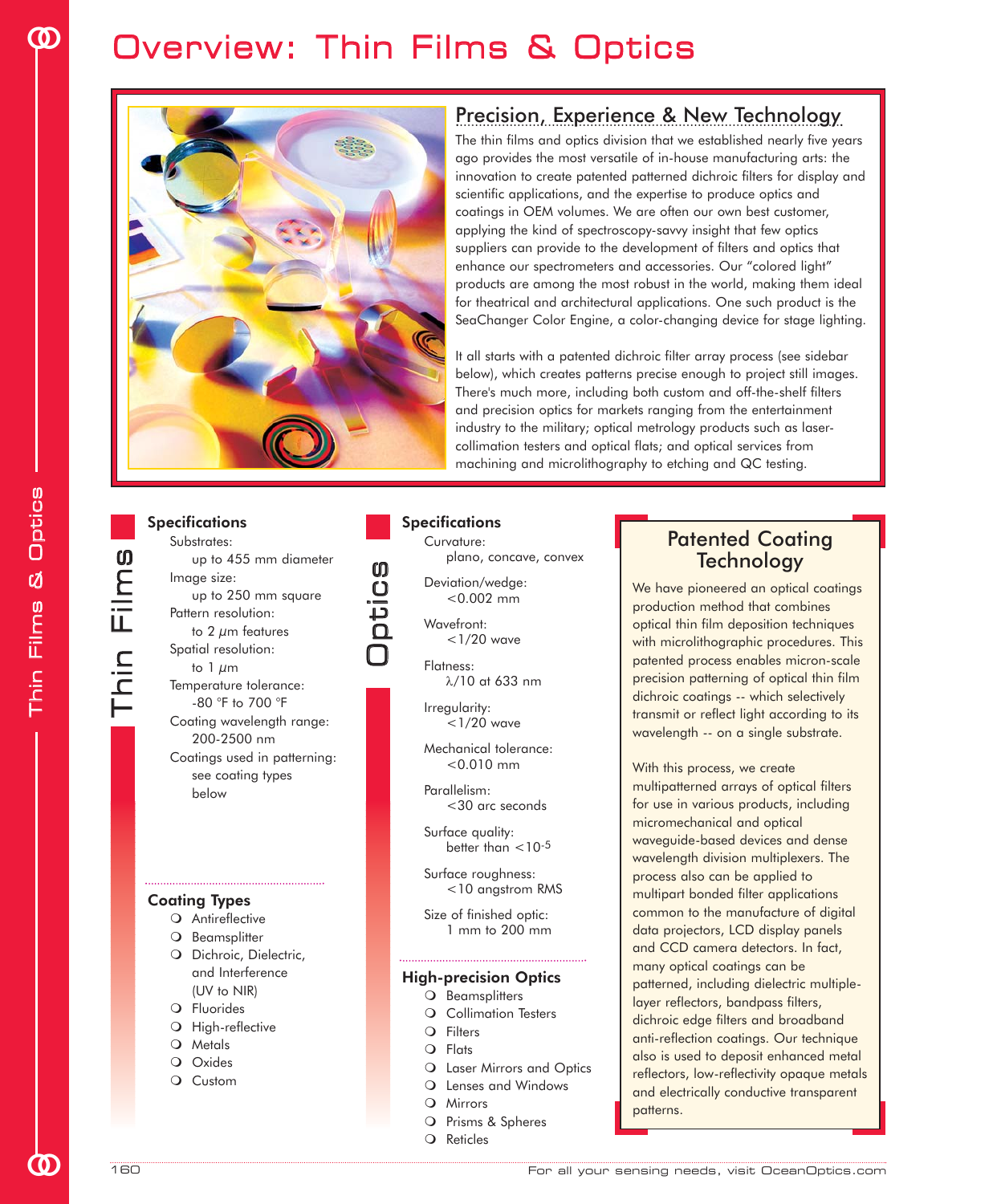# Thin Films & Optics Capabilities

Our expertise in electro-optics, spectroscopy, optical fibers and precision optics offers great value to researchers and OEMs seeking a flexible, full-service supplier. We offer a range of skills, techniques and services to provide you with state-of-the-art, one-stop-shopping optical manufacturing. Since all grinding, polishing, coating and assembly operations are performed in-house, we have absolute control over the entire process, whether for prototype or production optics.

### Raw Materials

We select only top-grade materials for machining into the optical component you need for your application. Glasses and ceramics include Borosilicate glass, fused quartz, Zerodur and ULE.

# Machining & Finishing

Our full-size machine shop creates metal components and assemblies with equipment such as CNC mills and lathes and other machine shop tools. Our shaping and finishing capabilities -- double-side grinding, cutting and polishing equipment for plano, concave and convex optics -- apply to materials up to 200 mm in diameter or 220 mm in length.

### Reticles

Our etch-and-fill reticles can be fabricated with line widths from 0.005 mm to 0.5 mm. Etchings are available with black, white or red fill. The middle photo in the column at right is a close-up of a 0.015 mm line-width etching. In addition to etch & fill, reticles can be constructed of dielectric and metal vacuum deposited materials.

### Assembly

Our in-house machining capabilities allow us to provide a wide range of assembly services, including optical cementing, thin film and surface mounting, thin film bonding, soldering and wiring.

# Coating & Microlithography

Our patented optical coating technology combines optical thin film deposition techniques with microlithographic procedures to provide a variety of precise, cost-effective, optical thin film coatings. This high-precision patterning can be applied to whatever filtering configuration the customer requests, and provides color filtering, spatial resolution, transmission efficiency and durability that's superior to dye-colored gels and other commonly used filtering technologies. All of the coatings listed below can be deposited onto optical substrates using this patented process.

- O Dichroic, Dielectric, and Interference (UV to NIR)
- O Oxides
- 
- O Beamsplitter O Antireflective
- O Fluorides O High-reflective
- O Metals

# QC Standards

Our standards program adheres to ISO 9001 guidelines and strict quality control procedures. We meet military compliance requirements (MIL-PRF-13830) and adhere to SPC and Total Quality Management document control and manufacturing practices.

# QC Testing

We perform optical-surface, spectral, environmental and mechanical testing on all products to ensure the highest quality. Our full-service metrology department has at its disposal equipment such as interferometers, a radius bench, alignment telescopes and spectrophotometers.









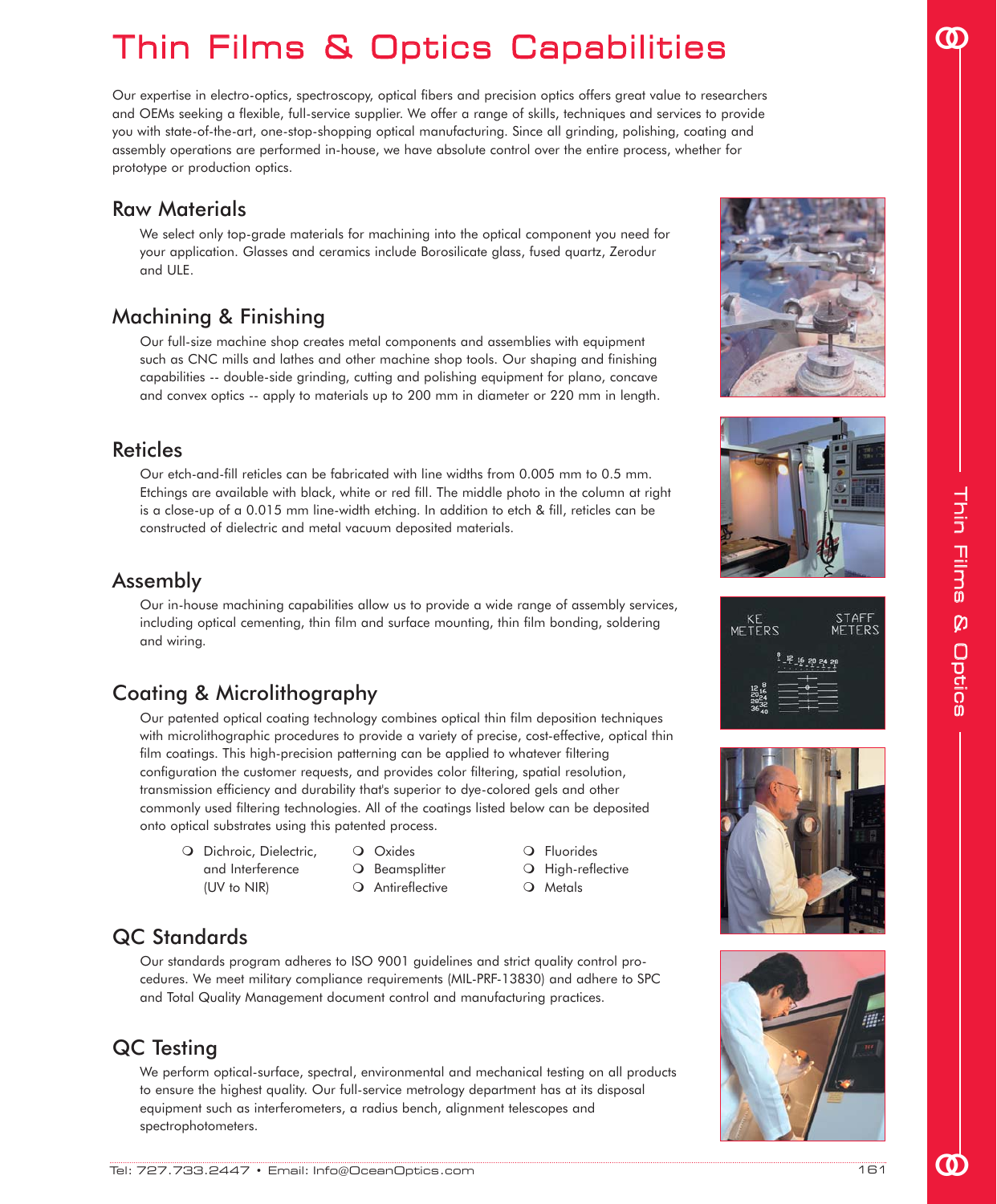# Thin Films & Optics Applications

Our expertise in a wide range of optical applications offers great value to researchers and OEMs seeking a flexible, fullservice supplier. We offer applications know-how that few manufacturers can match. Because of our applications knowledge and our high manufacturing standards -- a surface accuracy to 1/20λ and a scratch-to-dig rating of 10:5 -- we can meet most any optical specification. Our custom products can be integrated into many applications, including those listed below.

# Applications

| Entertainment/<br>Lighting                                                                                                                                                                                                                                                                                                       | <b>Consumer</b><br><b>Electronics</b>                                                                                                                                                                                                                                                         | <b>Reticles</b>                                                                                   | Instrumentation                                                                                                                                                                                                                                                                                                                                                  | <b>Metrology</b>                                                                                                                                                                                                                                                                                            | <b>Optical</b><br><b>Networking</b>                                                                                                                                                                                                                                                                 |
|----------------------------------------------------------------------------------------------------------------------------------------------------------------------------------------------------------------------------------------------------------------------------------------------------------------------------------|-----------------------------------------------------------------------------------------------------------------------------------------------------------------------------------------------------------------------------------------------------------------------------------------------|---------------------------------------------------------------------------------------------------|------------------------------------------------------------------------------------------------------------------------------------------------------------------------------------------------------------------------------------------------------------------------------------------------------------------------------------------------------------------|-------------------------------------------------------------------------------------------------------------------------------------------------------------------------------------------------------------------------------------------------------------------------------------------------------------|-----------------------------------------------------------------------------------------------------------------------------------------------------------------------------------------------------------------------------------------------------------------------------------------------------|
| AR coatings for<br><b>GOBOS</b><br>Broadband antireflec-<br>tion coated filters for<br>entertainment<br>lighting<br>Coatings for light<br>envelopes<br>Dichroic filters for<br>stage lighting<br><b>Filters for special</b><br>effects lighting<br>Hot and cold mirrors<br>for lighting fixtures<br>Large-format still<br>images | Dielectric coatings for<br>personal digital<br>assistant screens<br><b>RGB filters for LCD</b><br>and projection<br>displays<br>Patterned GOBOs for<br>projection systems<br>Color technology for<br>HDTV, high-def<br>monitors, and rear-<br>projection TVs<br>UVA-B-C filters in<br>cameras | <b>Binoculars</b><br>Bore-sighting devices<br>Fire control<br>Precision optics for<br>E-O systems | <b>Bandpass filters for</b><br>medical fiber optic<br>instruments<br>Hyper-spectral<br>imaging filters for<br><b>CCD</b> cameras<br><b>RGB</b> color filters for<br><b>CCD</b> detectors<br>Second- and third-<br>order blocking filters<br>for spectroscopy<br>Spectroscopic kits for<br>optics inspection<br>Optics for optical<br>benches in<br>spectrometers | <b>Flats for inspecting</b><br>optics<br><b>Collimation Testers for</b><br>examining and<br>adjusting the<br>collimation of laser<br>beams<br>Spectroscopic kits for<br>optics inspection<br>Reflectance stan-<br>dards, NIST-<br>traceable<br>Long Trace Profilom-<br>eter for large flats<br>and aspheres | AR coatings for net-<br>work components<br>Bandpass filters, gain<br>flatteners and<br>rejection filters for<br><b>DWDM</b><br>Coatings for MEMS,<br>wavequide relays<br>and switches<br><b>Filters for wavelength</b><br>add/drop couplers<br>Tunable filters for<br>transmitters and<br>receivers |

# Examples of Custom Products



- Excellent optical transmission efficiency for superior brightness
- Temperature and humidity stability for consistent color
- Used in entertainment, display and lighting fixtures



- Used for targeting systems, firearm scopes and binoculars
- Etch-and-fill or dielectric-andmetallic patterns
- Superior line and image quality



- Patterned MEMs Windows on a variety of custom-sized wafers
- Antireflective coatings available in ranges from 200-2500 nm
- Patterns aligned with great precision on both wafer surfaces

# Technologies for Entertainment and Consumer Applications

Our patterned dichroic filters can be patterned with such precision that it's possible to project even large-format still images with remarkable resolution and clarity. With that same technology, we've developed a line of "colored light" products for theatrical, worship and architectural lighting installations, anchored by the award-winning SeaChanger Color Engine (at right). SeaChanger is a four-filter color changer designed as an accessory for ETC Source Four Ellipsoidals, the world's most popular stage lights. SeaChanger fills a niche between inexpensive but maintenance-intensive color gel scrollers -- the traditional color-changer technology for stage lighting -- and higher priced moving lights, and has appeared everywhere from church productions to Broadway musicals. We've also produced filters for the next generation of micro-mirror-based digital display technologies, as well as precision mirror coatings and optics designed to improve the safety and performance of a wide range of consumer products.



H

oo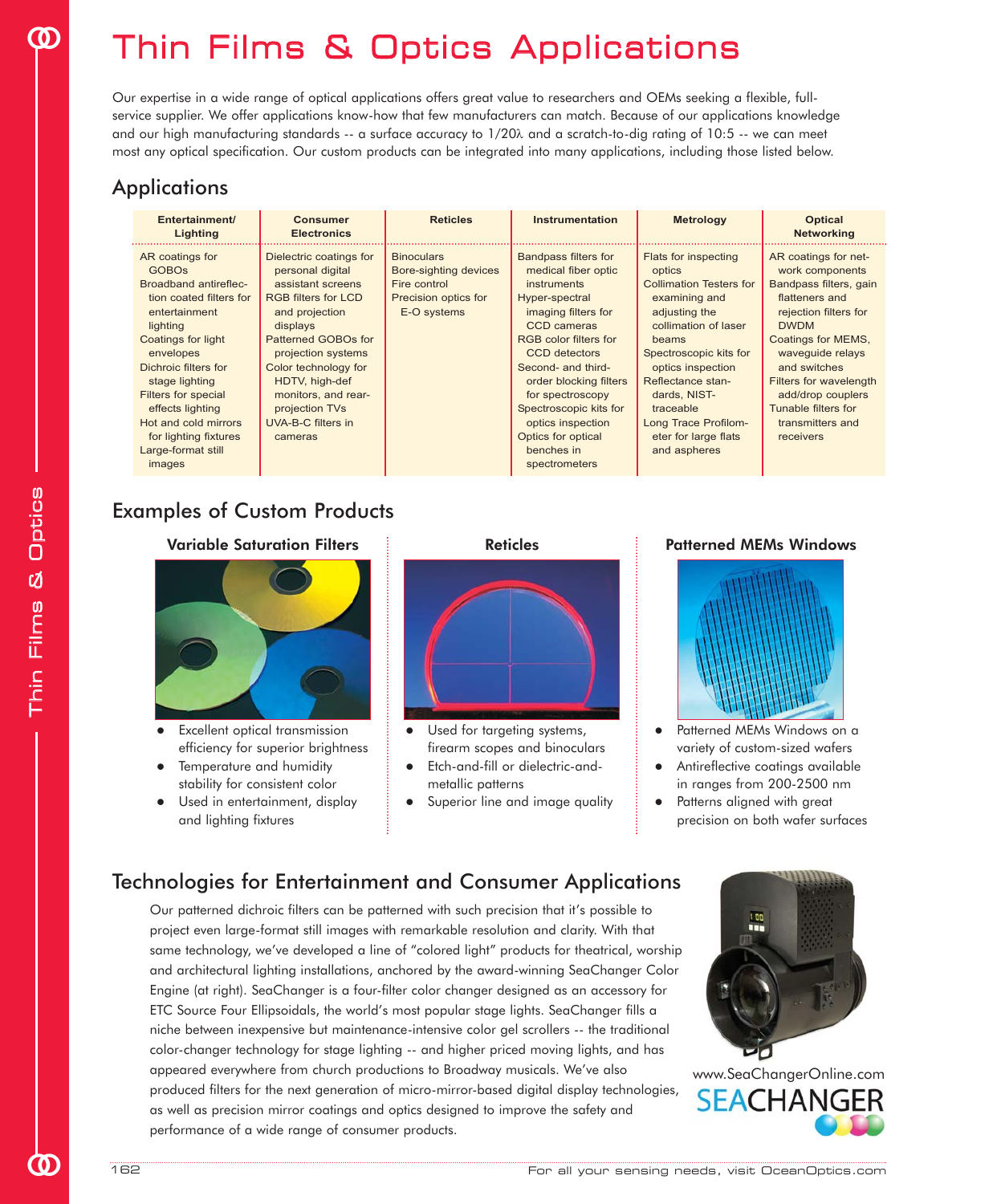# Specular Reflectance Standards



With the STAN-SSH High-reflectivity Specular Reflectance Standard (above), you receive a certificate of calibration in paper and electronic formats.

We offer three specular reflectance standards for use as references when measuring the reflection of surfaces with high or low specular reflectivity. The superior coatings on the substrates are environmentally stable; they are able to withstand high temperatures and mechanical stresses. Reflectivity values for the standards are built into our software to provide a reference for any specular measurement.

We offer a STAN-SSH High-reflectivity Specular Reflectance Standard designed as a standard reference when measuring the optical substrates, optical coatings, machined metals and semiconductor materials. (A NIST version of the STAN-SSH is also available.) The STAN-SSL Low-reflectivity Specular Reflectance Standard can be used as a reference when measuring samples such as thin film coatings, anti-reflective coatings, blocking filters and substrates. For details on the specular reflectance standards, see page 108.

| STAN-SSH:      | \$499 |
|----------------|-------|
| STAN-SSH-NIST: | \$999 |
| STAN-SSL:      | \$499 |

# Collimation Testers

Use Shear-plate Collimation Testers to examine the collimation of laser light, and as tools for measuring the wavefront curvature and divergence/convergence magnitude of optical components such as large-radius optics. Each tester consists of a wedged, high-quality optical flat housed in a heavy-duty anodized aluminum frame. Each tester is available in apertures ranging from 10 mm to 200 mm in diameter, and is useable from 350-2500 nm.

The testers are remarkably easy to use: When a planar wavefront is incident at an angle of 45°, two reflected wavefronts result. The lateral separation of these wavefronts is referred to as shear. Fringes -- parallel patterns of light and dark areas -- will be seen in the overlapping region of the two images. Collimating the laser beam is a matter of adjusting the collimating system until the fringe pattern is parallel to the shadow of the collimation tester's reference wire. See page 111 for details on all of our collimation testers.



# Optical Flats

Each Optical Flat is a finely polished optical reference surface that can be used to visually inspect the flatness of optical components such as mirrors, filters, prisms and windows. We offer single-sided optical flats in either fused silica or Zerodur, each of which can be enhanced with an aluminum coating to increase contrast and improve the visual reference. There are nearly 50 different flats available, ranging from 1" to 6" in diameter and with flatness accuracies as precise as 1/20 wave. For a complete list of prices and specifications, see page 110.



T

oo